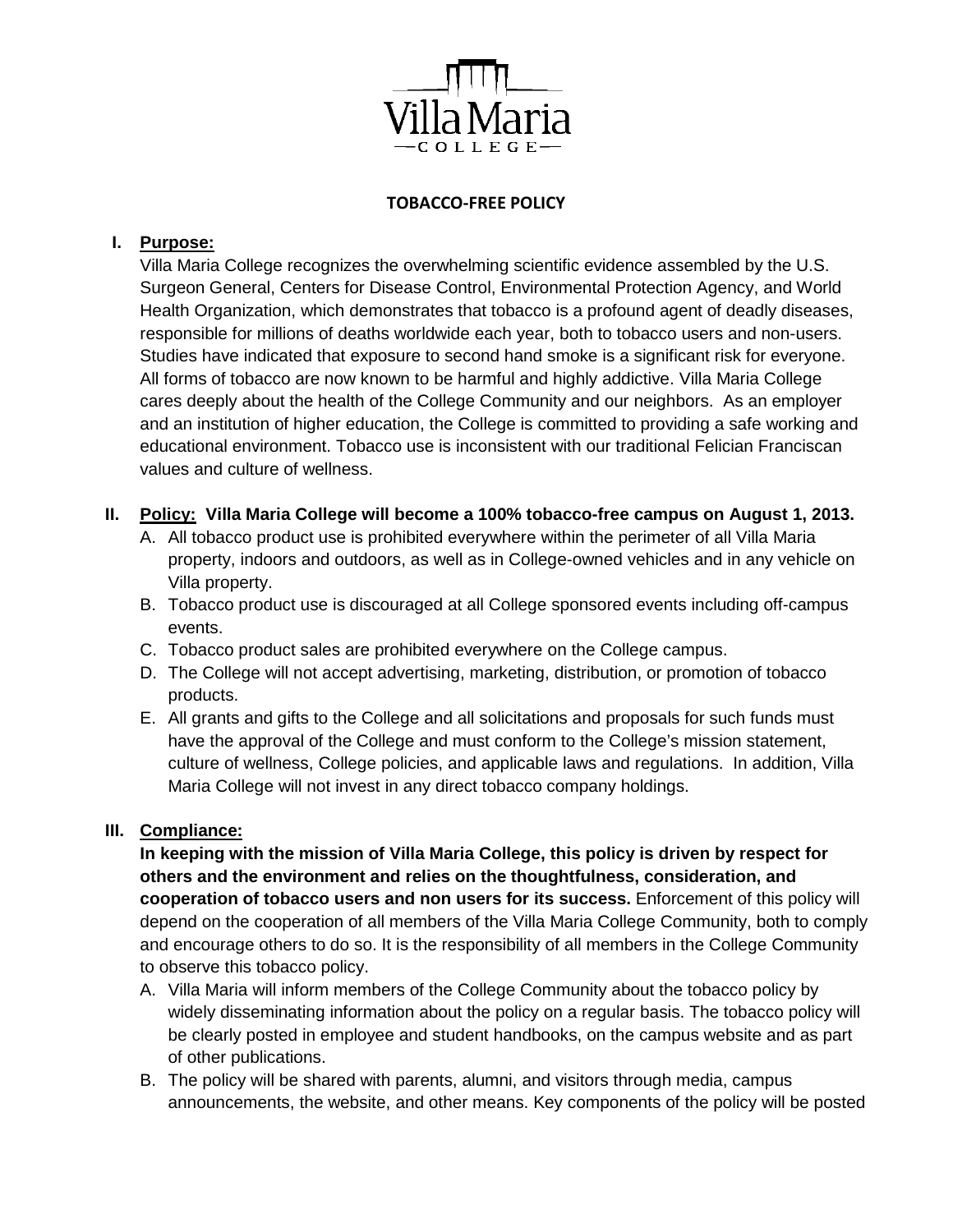on signage around campus (e.g. Tobacco use is not allowed on campus grounds.) Public announcements will address the policy at events on campus

- C. Policy non-compliance will prompt an initial educational response which will include information regarding the existence of the policy, the rationale for the policy, and the availability of cessation support services. Repeated non-compliance will be referred to the appropriate campus student conduct or employee supervisory system for resolution. Employees and students will be treated respectfully in the consistent observance of the policy.
- D. At times, the establishment of boundaries has resulted in displacing tobacco users onto the surrounding community grounds. In the event that this does happen, Villa Maria College will reach out to ameliorate the situation in support of our neighbors.

# **IV. Definitions:** For the purposes of this document, the following definitions apply:

- A. "Tobacco" is defined as all tobacco and tobacco-derived products intended for human consumption, including but not limited to cigarettes, pipes, cigars, hookah-smoked products, clove cigarettes, bidis, kreteks, electronic cigarettes, smokeless tobacco, snus, and other related tobacco products. This definition does not include any product that has been approved by the US Food and Drug Administration for sale as a tobacco use cessation product.
- B. "College" is defined as Villa Maria College.
- C. "Campus property" is defined as any property owned, leased, or operated by Villa Maria College.
- D. "Tobacco company" is defined as a company that produces and/or markets branded tobacco products, including subsidiaries, but not including parent companies which engage in business activities that are not in any way related to tobacco.
- E. "Direct tobacco company holdings" are defined as corporate stock holdings directly owned by the College, not including stock holdings that may be owned through mutual funds or indirect investments.

# **V. Villa Maria's commitment to becoming tobacco-free will foster:**

- A. Preserving respect for others and the environment.
- B. Supporting the culture of wellness.
- C. Reducing the health hazards posed by exposure to second hand smoke on campus.
- D. Preparing students for an increased number of tobacco-free work places.
- E. Helping prevent desecration of the campus by tobacco litter.
- F. Eliminating designated smoking areas that can limit smoke free access particularly for people with disabilities.
- G. Discouraging students from adopting or continuing to use any form of tobacco.
- H. Curtailing the known difficulties posed by policies with designated smoking areas.
- I. Decreasing tobacco use through the use of social-norming.
- J. Recognizing that, as stated by the CDC, smokeless tobacco can lead to nicotine addiction and that users are more likely to become smokers.